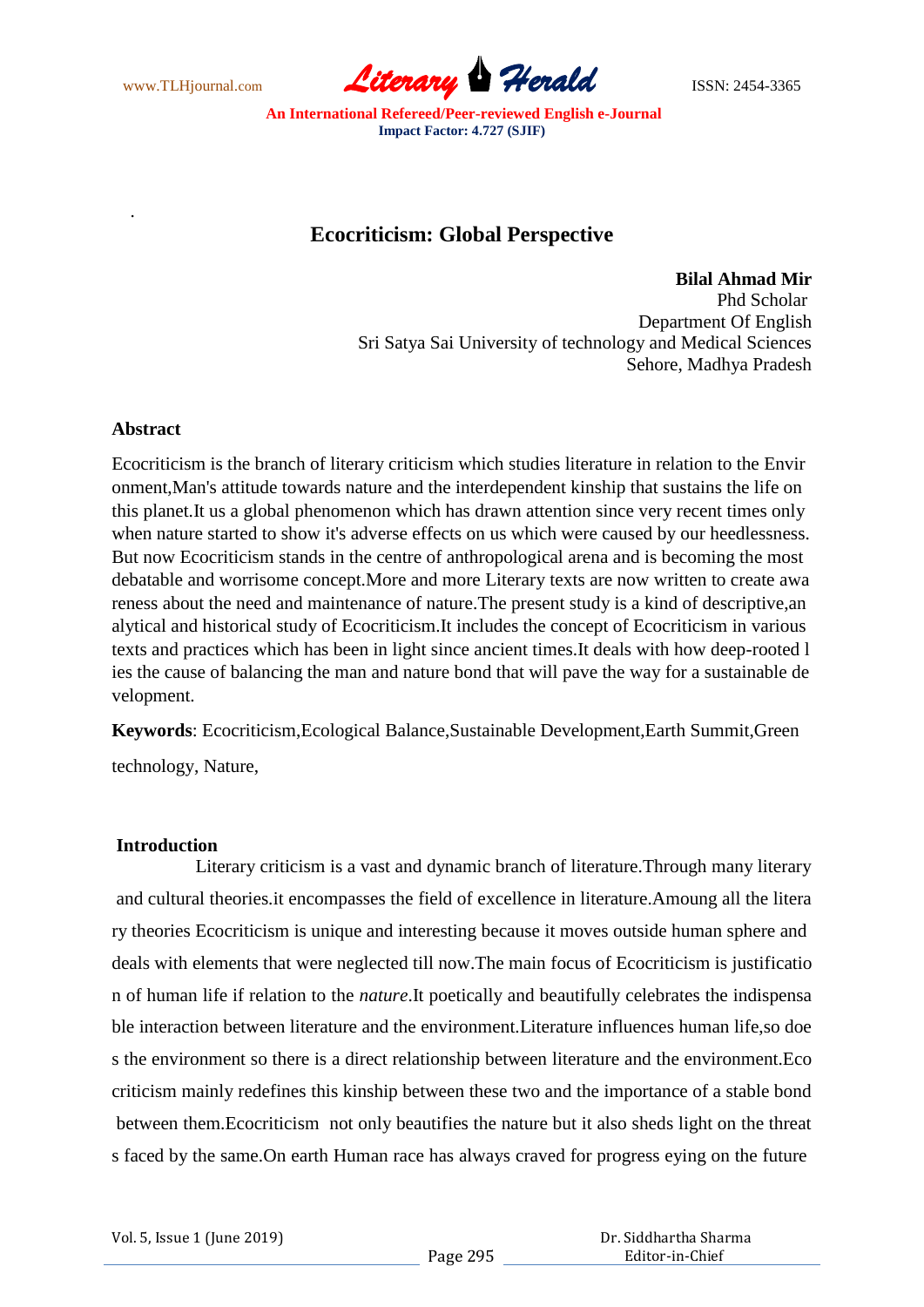www.TLHjournal.com **Literary Herald Herald** ISSN: 2454-3365

but the same course of progress neglects the environment and our duty towards it which has become the deciding factor in ruining the man-nature ralationship.Ecocriticism describes the need of *Ecological balance* for the stability of this planet.

 Ecocriticism is a very young concept that was borne in the fag end of twenti eth century.It was in 1950"s and 60"s that the seeds of Ecocriticism were sown.Some promine nt works were written about the same.Today Ecocriticism is a well known and organised con cept in literary studies.The two books that proved to be the founding stones of Eco-critics wer e "*The Ecocriticism Reader"* by Cheryll Glotfelty and Harold Fromm and Lawerance Buell"s "*The Environmental Imagination".*Ecocriticism began in USA in late 1980"s and durin g 1990"s in UK.In USA it's pioneers were Ralph Waldo Emerson,Margaret Fuller,Henry Davi d Thoreau who launched the movement "*Transcendentalism"*.One of the greatest and impressi ve related works by Henry David thoreou is *"Walden"* that explains man's attachment to the n ature and the deep kinship between the two.Unlike in USA Ecocriticism in UK is known as " Green Studies"which saw it's peak in Romantic age .Janothan Bate is regarded as the foundin g figure of Green studies through his book "*Romantic Ecology:Wordsworth and the Environm* ent Tradition'. In addition to name, Ecocriticism also differs in origin and prominence in USA and UK.

 Ecocriticism in UK is mainly concerned with conservatory aspects of nature.Th e critics warn us about the threats to the environment and the consequences if the same contin ues to happen.The ill effects of the failure to maintain the harmony between man and the natu re will have a disastrous impact on it.The threats to environment come from people,industries ,,vehicles etc.Nature has always supported and nurtured man and provided all the needs for m illions of years.Both renewable and non-renewable sources present in nature are supporting th e life on this planet.Air,soil,water,oceans,coal are priceless resources without which life woul d have been impossible on earth.But it is the greed and ignorance of man that has marred this kinships and has left the environment in a pathetic condition.It is this injustice from our side that the concerned critics warn us of.This concept was revolutionized ed by the book *Silent S pring (1962) by Rache Carson.*The book moulds our attention towards the damage done to th e nature and the welcome of an Apocalypse if such a thing continues to happen.Rachel Carso n describes the nature as a mute victim of our selfish and inhuman activities.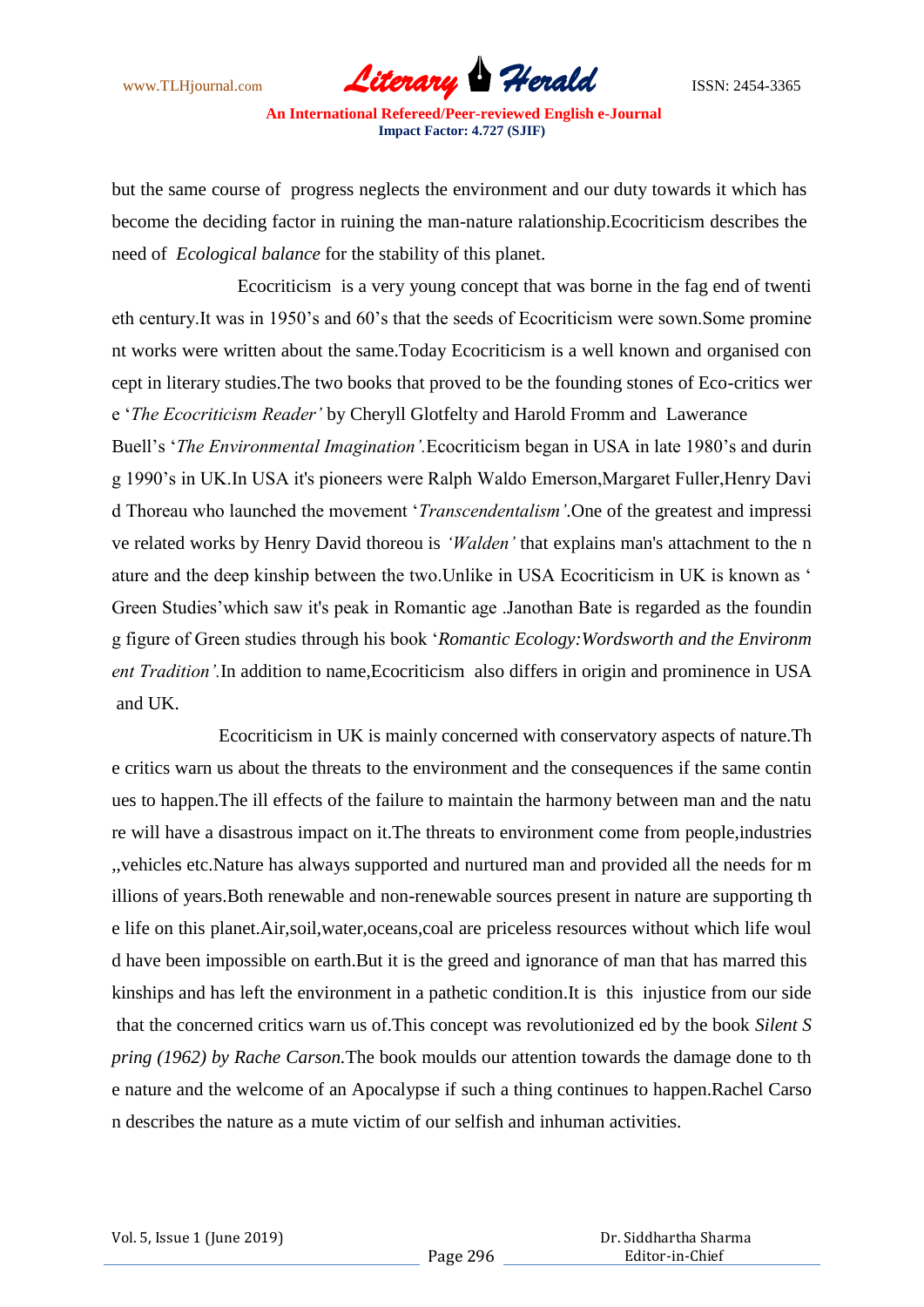www.TLHjournal.com **Literary Herald Herald** ISSN: 2454-3365

 In comparison to UK Ecocriticism in USA differs with respect to it meaning and nature.The critics celebrate nature and it's belongings and consider it as a messenger and a soother .The role of nature is actively as a supporting companion because it replenishes the life on the planet.The concept of Transcendentalism is like that of Romanticism but Transcen dentalism also believes in Responsibility that we owe towards Nature.

William Ruckert was the first to use the term Ecocriticism in his essay"*Literature And Ecolo gy:An Experiment in Ecocriticism"* in which he suggested to apply ecology to study of literat ure.There are many ways authors have tried to Define Ecocritiscism.Some of the definitions o f Ecocriticism are given as:

"What is Ecocriticism? Simply put Ecocriticism is the study of the relationship between litera ture and the physical environment.Just as the feminist criticism examines language and literat ure from a gender conscious perspective and Marxist criticism brings an awareness of the mo des of production and economic class to it's reading of texts Ecocriticism takes an Earth cente red approach to literary studies". (Glotfelty 1996)

"The Ecocritic wants to track environmental ideas and representations wherever they appear,t o see more clearly a debate which seems to be taking place,often part-concealed ,in a great m any cultural spaces.Most of all Ecocriticism seeks to evaluate texts and ideas in terms of their coherence and usefulness as responses to environmental crisis"

. (Richard Kerridge 1998

)

*"*Ecocriticism is the study of relationship between literature and the environment conducted i n a spirit of commitment to the natural environmentalist Praxis' (Lawerance Buell)

# **Path Of Ecocriticism**

 When we deeply study the concept of Ecocriticism ,we find it discussed in many literary tex ts.The need for an environment conscious attitude has been always stressed in texts from time to time.Organisations,scientists,thinkers,activists,Religions,movements etc.have highlighted t he craving need for a mutualistic bondage between man and the environment.For example wh en we look at classical traditions and different religions ,we find Ecocriticism discussed in a l ucid way.

Page 297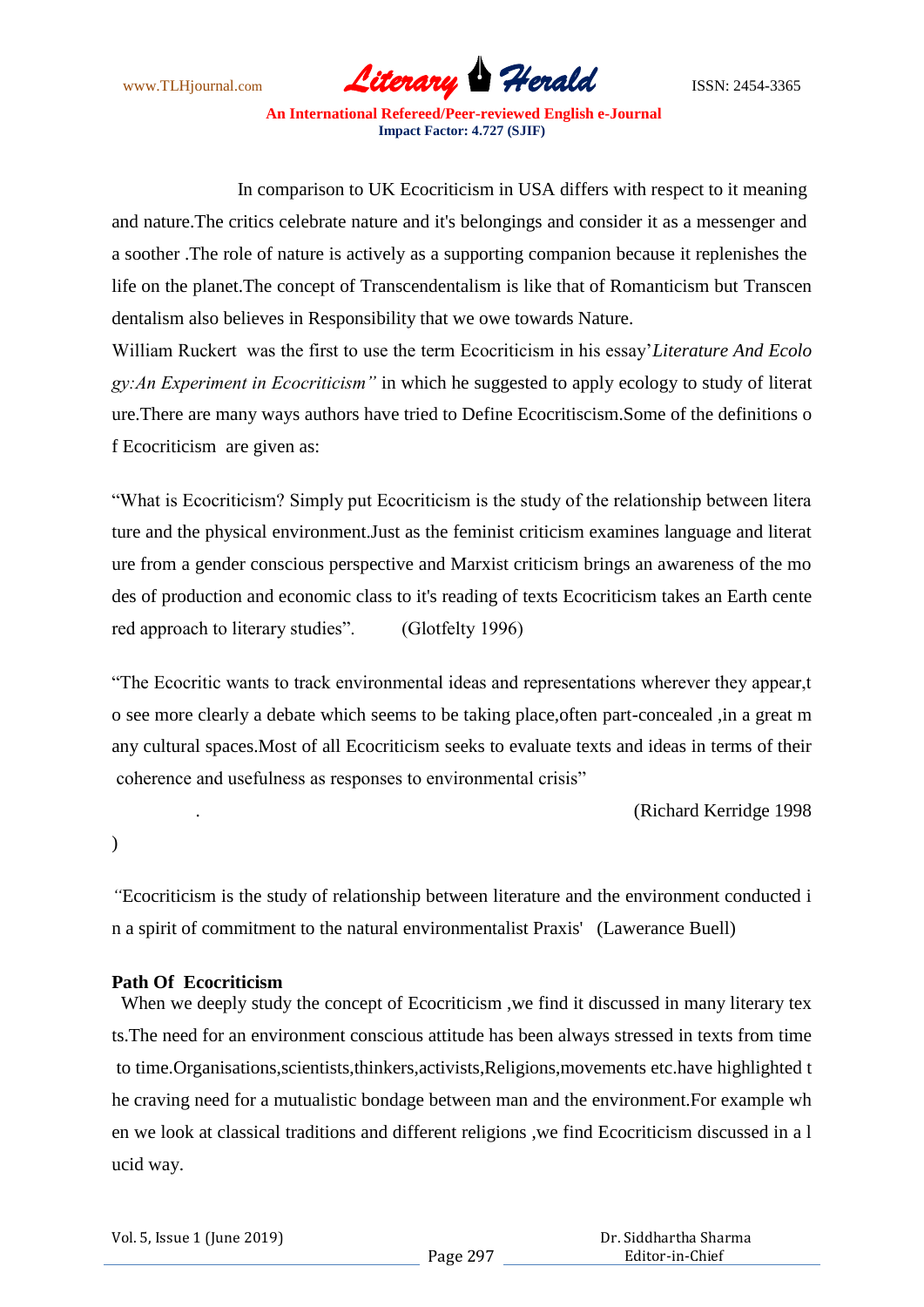

## **Ecocriticism in Classical Traditions**

 Ancient critics and thinkers have discussed the role of environment in our lives.They def ined the ways man was connected to nature emphasizing on the cardinal relationship between them.According to Plato"Nature is our ancestral home which cared for us like a mother".Aris totle describes the kinship saying, The whole is necessary than parts'. So the whole (Man and Nature) should turn out to be a positive interaction not a negative one where man acts as a pre dator on the environment.According to Aristotle We should create ethical values among peop les for developing an Eco-conscious spirit in them that will run down the generations.

## **Ecocriticism In World Religions**

#### **Philosophy Of Ecocriticism In Islam**

 Islam lucidly describes the availability of resources in environment,their usefulnes s and our duty for the safeguard of them.Holy Quran at one place says"And we have certainly honoured the children of Adam and carried them on *Land* and *Sea".*Maintaining the healthy s tate of environment is the religious duty of every Muslim.In one of the narrations of Prophet Mohammad $^{Saw}$  is mentioned.

"if the hour (Day of Resurrection)is about to be established and one of you was holding a pal m shoot, let him take advantage of even one second to plant it"

Likewise at other occasion Prophet Mohammad<sup>saw</sup> said

"If a Muslim plants a tree or sows seeds and then a bird,man or an animal eats from it,it is reg arded as a charity "

# **Ecocriticism In Hinduism**

 Almost all texts in Hinduism stress on the Humane treatment of environment.vedic perio d distinguishes the five elements of universe viz.Earth,Air,Water,space and Light.then goes o n to explain the importance of each one in detail.Vedas also teach the same philosophy of pre serving the Environment that offers a deep bondage with the man.Yajurvedic treatment of eq uality between man and wild and the right of existence for every element of environment des cribes the fair treatment we should do with the environment.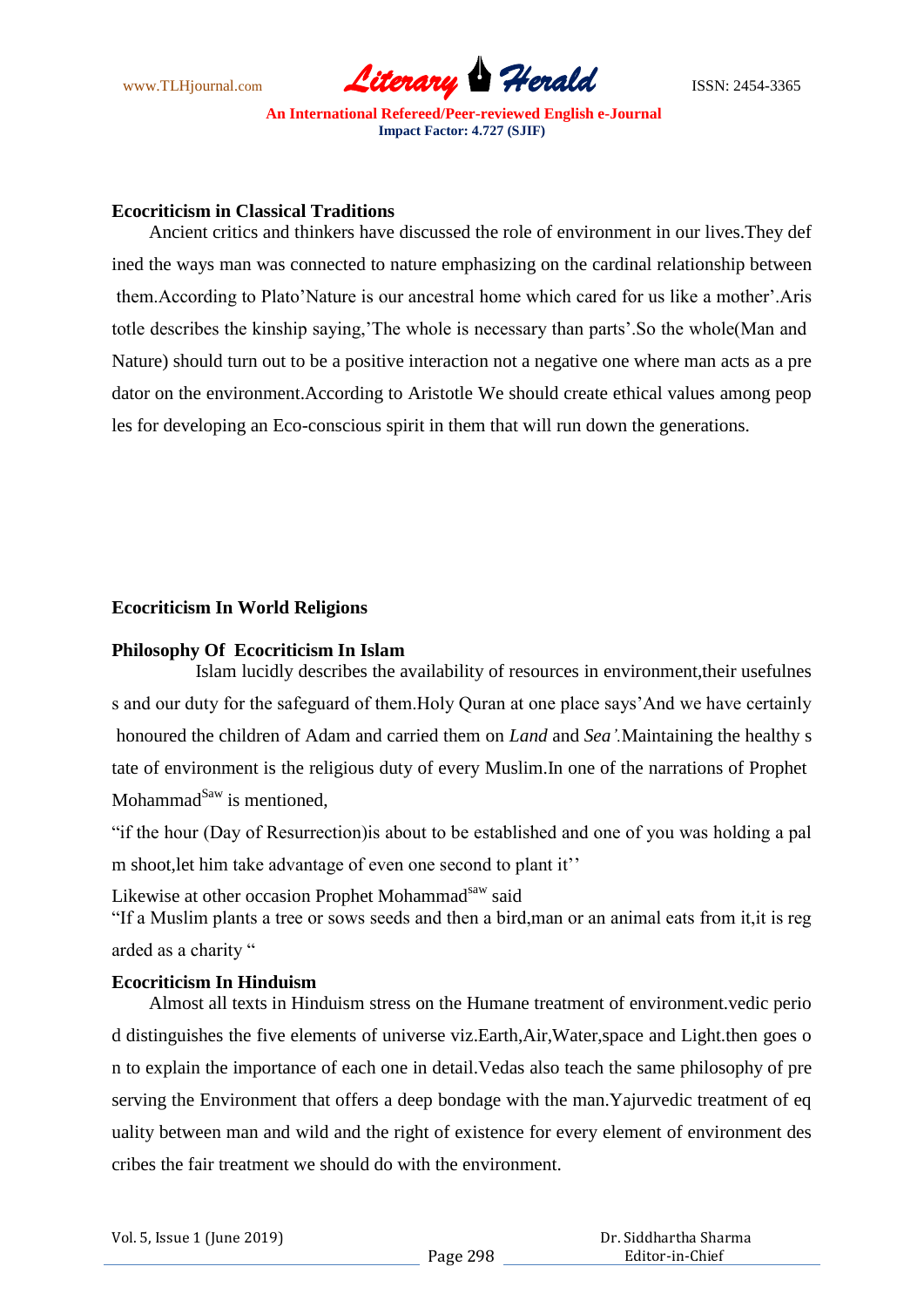

The concept of Vasudhaiv Kutumbakam encourages cooperation among all creatures on earth and considers the entire universe as a single family.In Mahabarta we are asked about the con sequences of disturbing the balance of the environment.It says" Two types of diseases occur due to pollution.First one is related to the Body and other one is related to Mind and both are interconnected .Eco-spirituality is very much emphasized in Hinduism which is practiced thr ough ethical values and behaviour.

## **Ecocriticism In Buddhism And Jainism**

 Jainism stresses on an ecological lifestyle believing protection of environment is th e human protection and polluting it means endangering the human life."All life is bound toget her by mutual support and interdependence"Bhuddism believes that trees and animals also po ssess the same degree of relevance as do the humans and they are the distinguishing elements of earth.Ashoka was also of the same belief and insisted on planting the trees and forbid to kil l the animals.

## **Dimensions of Ecocriticism**

Ecocriticism means friendship of man with nature.Nature has benefitted man in every respect and every time.Due to this man-nature interaction various dimensions arise which may be dis cussed as:

# **Social Dimension**

 The social construct defines the state of environment.Socially conscious and respo nsible class will ensure a sound ecological balance.If the people of a particular society are tau ght the knowledge of vitality of environment they will ensure it's healthy state which in turn will support the particular community.Balancing the environmental health with the rapid pop ulation explosion lies within the social domain.Economic usage of all the resources should be the maxim of the all the communities.

# **Political Dimension**

 Governments play a vital role in developing a nature friendly attitude among people. At the larger the government is the guardian of the environment.It can provide the guidelines for the efficient use of the resources So that our future generations will not have to suffer.It ca n organise campaigns,workshops,conferences,programmes etc.to create awareness among ma sses.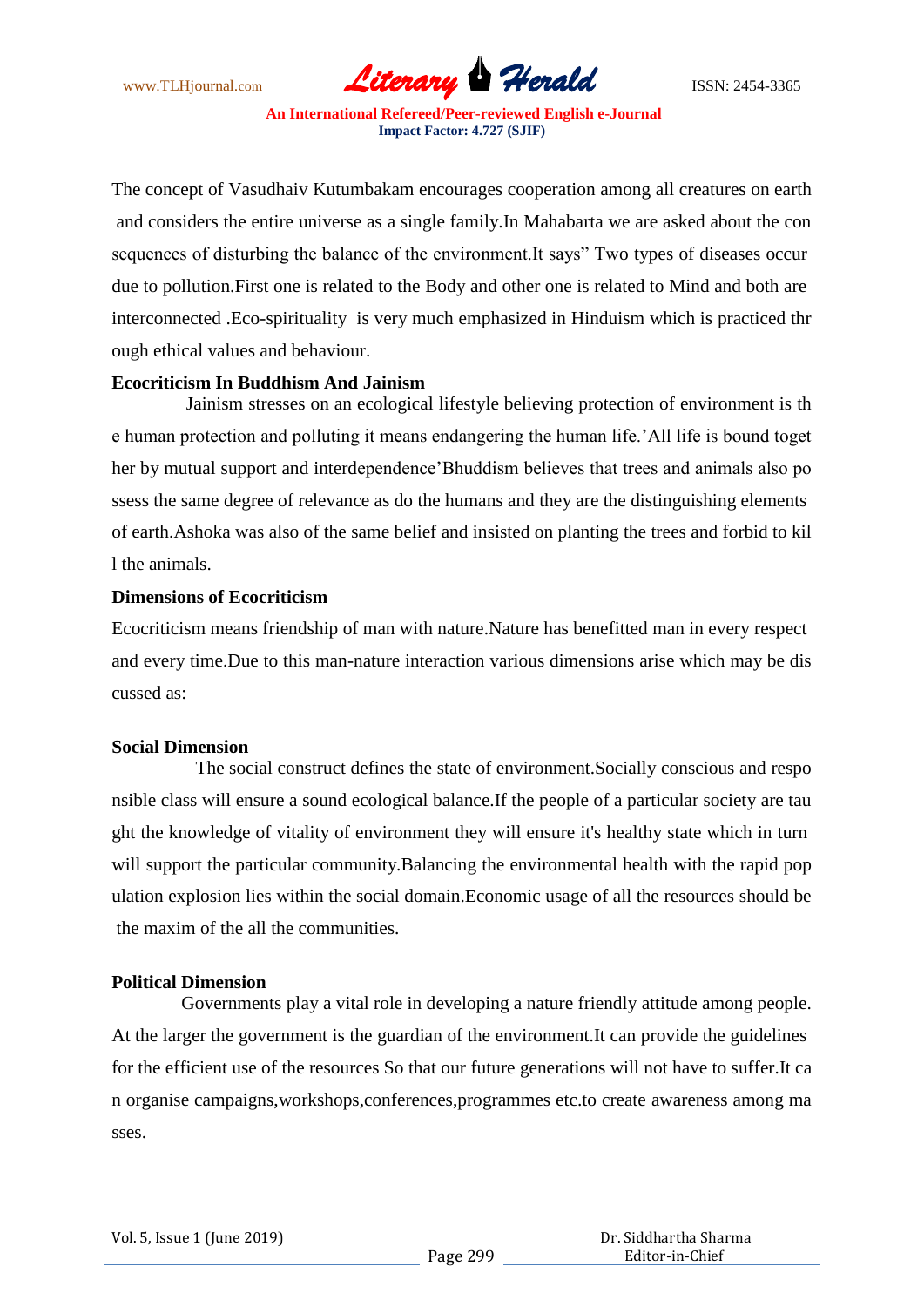

# **Industrial Dimension**

 The strongest and successful breakthrough man ever witnessed was the industri al Revolution that gave new shoot to human progress.It arose man to the throne of comfort bu t it's other side was dark that left the darkest and gravest impact on the environment.It was the major blow to the environmental health.Today everywhere large and small scale industries ru n for our ease but due to it the damage done to the environment is beyond the measure.Nation s are now struggling to cope up with such a reckless catastrophe.All components of environm ent Air,water,land are are in a sick state.Many countries are now taking measures to tackle wi th this problem.

#### **Ethical Dimension**

 Man can be called the real caretaker of the nature Because it is his real home.Man learnt e verything in the lap of nature.Because of the deep-rooted kinship many civilizations consider ed nature as holy and worshiped it because their ancestors were the patrons of the same activi ties.Even today many tribes consider nature as the real sustainer and they show the due obeisa nce to it.

# **Global Concern For Ecocriticism**

 World is progressing at a rapid rate.Globalisan has made the world a small village.Natio ns compete with one another in technology,arms,life index etc.but when looking at the infect ious condition of the environment decay.we see the future of this planet dark and catastrophic .industrial pollutants killing the quality of air,Run-out garbage marring water quality,land enc roachment affecting the soil,Deforestation wiping off the forests and so on,this all presents a horrible scenario before our eyes.This damage has evoked nations to take measures for the sa feguard of the environment.At the international level nations are coming forward to save the planet earth.Ventures like Earth summit,Kyoto Protocol,IPCC( Intergovernmental penal on cl imate change),Paris Agreement etc.are the big steps nations are taking to save the earth.Even some nations have opted for the complete detachment from Hurting the environment By usin g the "Green technology"

#### **Conclusion**

 Ecocriticism is a revolutionary concept in the field of literature.It can be considered as lite rature for The Nature,By the Nature lovers and Literature of the nature.It believes that Nature is the real maintainer and preserver of human life but if not cared properly can prove to be th e destroyer.Man-nature interaction is beyond the scope of words because nature has always n